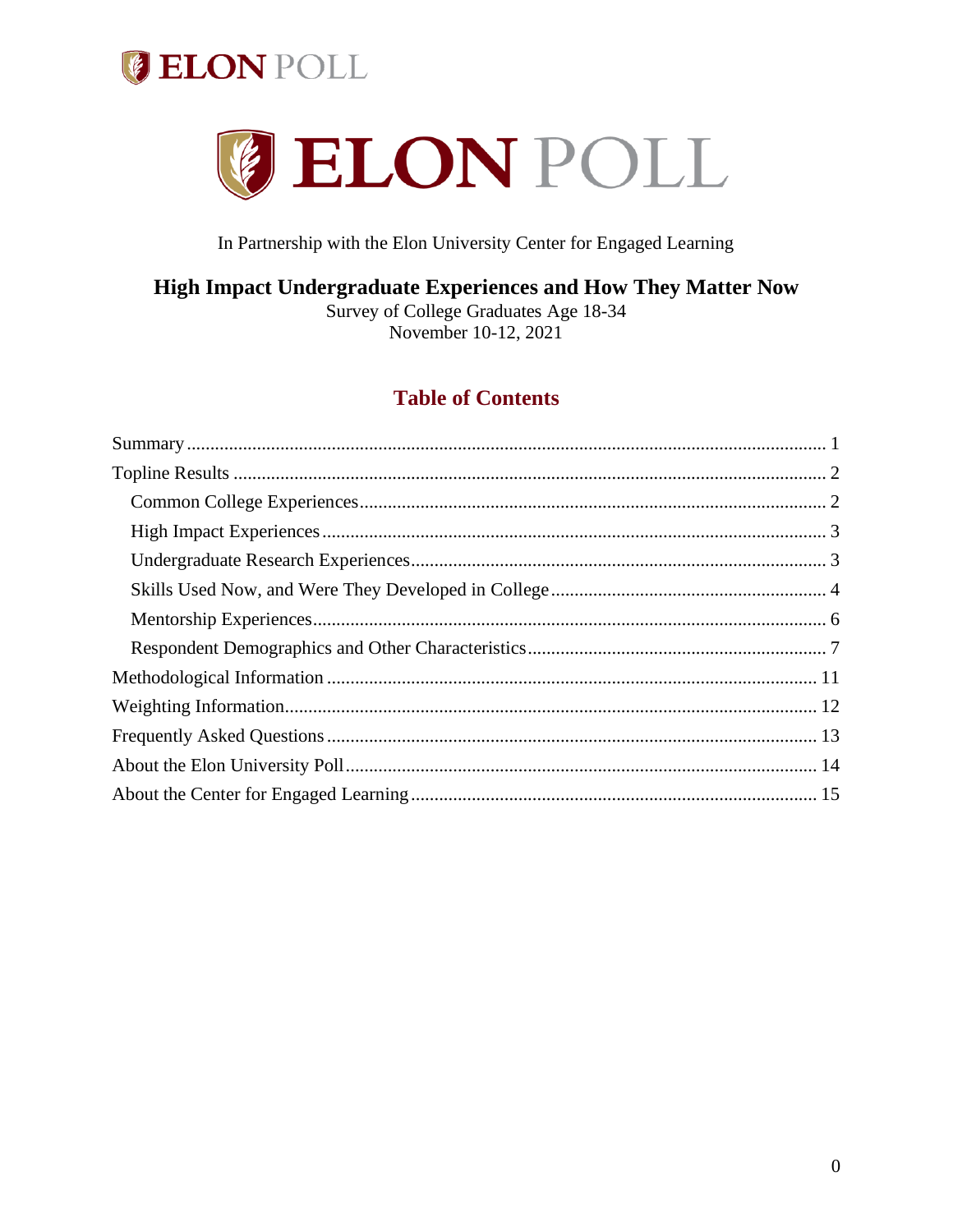

## <span id="page-1-0"></span>**Summary**

In partnership with the Elon University Center for Engaged Learning, the Elon University Poll conducted an online survey of U.S. residents who were 18-34 years old and graduates of two- or four-year higher education institutions. This goal of this survey population is to represent experiences of younger, recent college graduates in the United States. The online survey was conducted November 10-12, 2021. Additional methodological information is in later pages of this report. For additional information about this research, please visit the Center for Engaged Learning's website:<https://www.centerforengagedlearning.org/>. A related 2019 survey is available from the Elon Poll Archive:<https://www.elon.edu/u/elon-poll/archive/> .

The sample of 1,832 has a credibility interval of  $+/- 2.4$  %. Total survey error can exceed this credibility interval.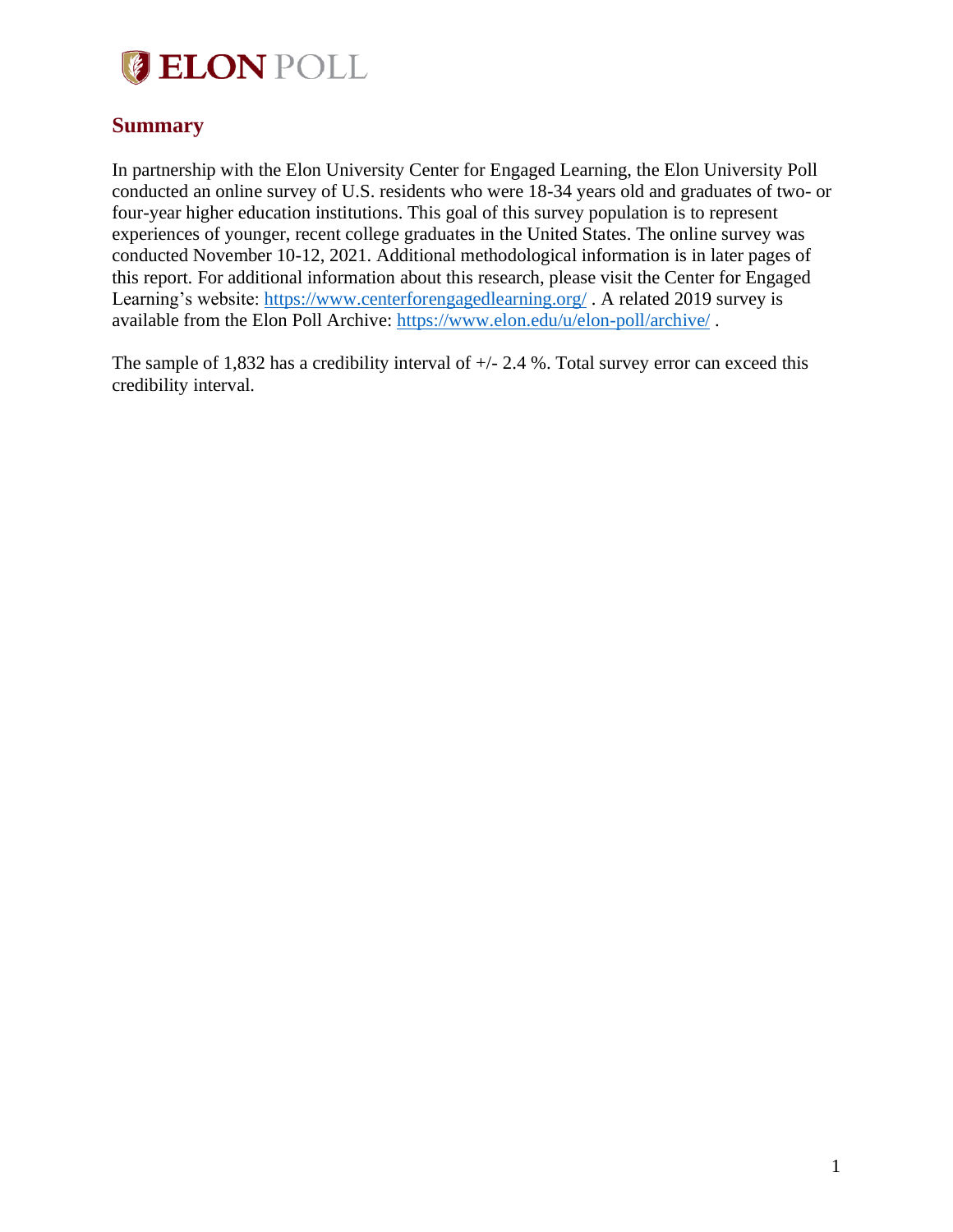

# <span id="page-2-0"></span>**Topline Results**

*Note*: In this section of the report, table entries are row percentages, with the number of respondents in parentheses. Due to differential response rates to individual questions, the number of respondents listed in each row do not always sum equally. Due to rounding, the percentages in each row do not always sum perfectly to 100%.

## <span id="page-2-1"></span>**Common College Experiences**

During your college/university experience, to what extent did you encounter the following?

|                                               | Never | <b>Once</b> | Multiple<br><b>Times</b> |
|-----------------------------------------------|-------|-------------|--------------------------|
| Faculty who asked you to draw on prior        | 14.8% | 23.7%       | 61.4%                    |
| experiences when you learned new things       | (272) | (434)       | (1125)                   |
| Meaningful relationships with faculty or      | 16.4% | 29.1%       | 54.5%                    |
| staff                                         | (301) | (535)       | (1002)                   |
| <b>Meaningful relationships with other</b>    | 9.8%  | 21.1%       | 69.1%                    |
| students                                      | (180) | (386)       | (1264)                   |
| Feedback from peers to guide your work        | 12.5% | 22.2%       | 64.7%                    |
| before you submitted a final version          | (228) | (417)       | (1183)                   |
| Feedback from faculty/staff to guide your     | 11.2% | 23.7%       | 65.1%                    |
| work before you submitted a final version     | (205) | (435)       | (1193)                   |
| Feedback from faculty/staff on a submitted,   | 7.6%  | 20.9%       | 71.4%                    |
| final project                                 | (140) | (383)       | (1309)                   |
| Practice with real-world applications of      | 11.6% | 24.8%       | 63.6%                    |
| what you were learning                        | (212) | (454)       | (1164)                   |
| Opportunities to reflect on how the different | 17.4% | 25%         | 57.6%                    |
| parts of your college experience fit together | (319) | (458)       | (1054)                   |
| Opportunities to reflect on how what you      | 10.6% | 22.4%       | 67%                      |
| were learning would apply to your future      | (195) | (411)       | (1230)                   |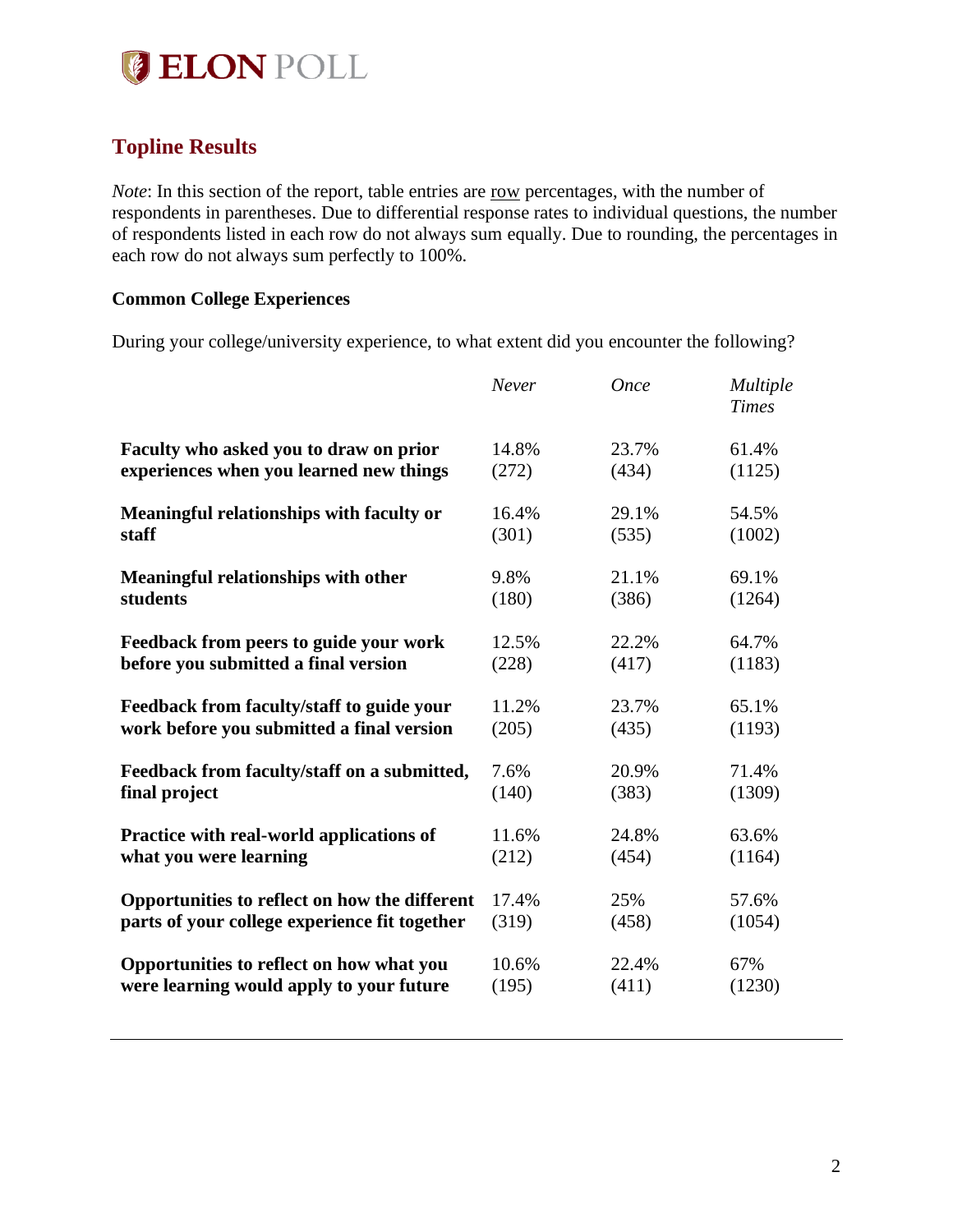

## <span id="page-3-0"></span>**High Impact Experiences**

Did you take part in any of the following during college? Select all that apply.

|                                                         | Yes             | No               |
|---------------------------------------------------------|-----------------|------------------|
| Internship or work placement                            | 50.3%<br>(926)  | 49.7%<br>(913)   |
| Service-learning / community-engaged<br>learning course | 35.70%<br>(657) | 64.30%<br>(1182) |
| Independent undergraduate research<br>project           | 32.10%<br>(590) | 67.90%<br>(1249) |
| Capstone project or experience                          | 31.90%<br>(587) | 68.10%<br>(1252) |
| <b>Study abroad experience</b>                          | 20.10%<br>(370) | 79.90%<br>(1469) |
| ePortfolio                                              | 18.40%<br>(338) | 81.60%<br>(1501) |

## <span id="page-3-1"></span>**Undergraduate Research Experiences**

*Note*: These questions were asked only of respondents who reported having undergraduate research experience above (n=590).

|                                                                                                                           | Yes             | No               |
|---------------------------------------------------------------------------------------------------------------------------|-----------------|------------------|
| Was your undergraduate research a required project                                                                        | 79.90%          | 17.00%           |
| for one of your courses?                                                                                                  | (464)           | (99)             |
| Was your undergraduate research conducted outside of<br>a normal class, but under the supervision of faculty or<br>staff? | 79.90%<br>(464) | 20.10\%<br>(117) |
| Was your undergraduate research an original                                                                               | 82.70%          | 17.30%           |
| contribution to your field of study?                                                                                      | (482)           | (101)            |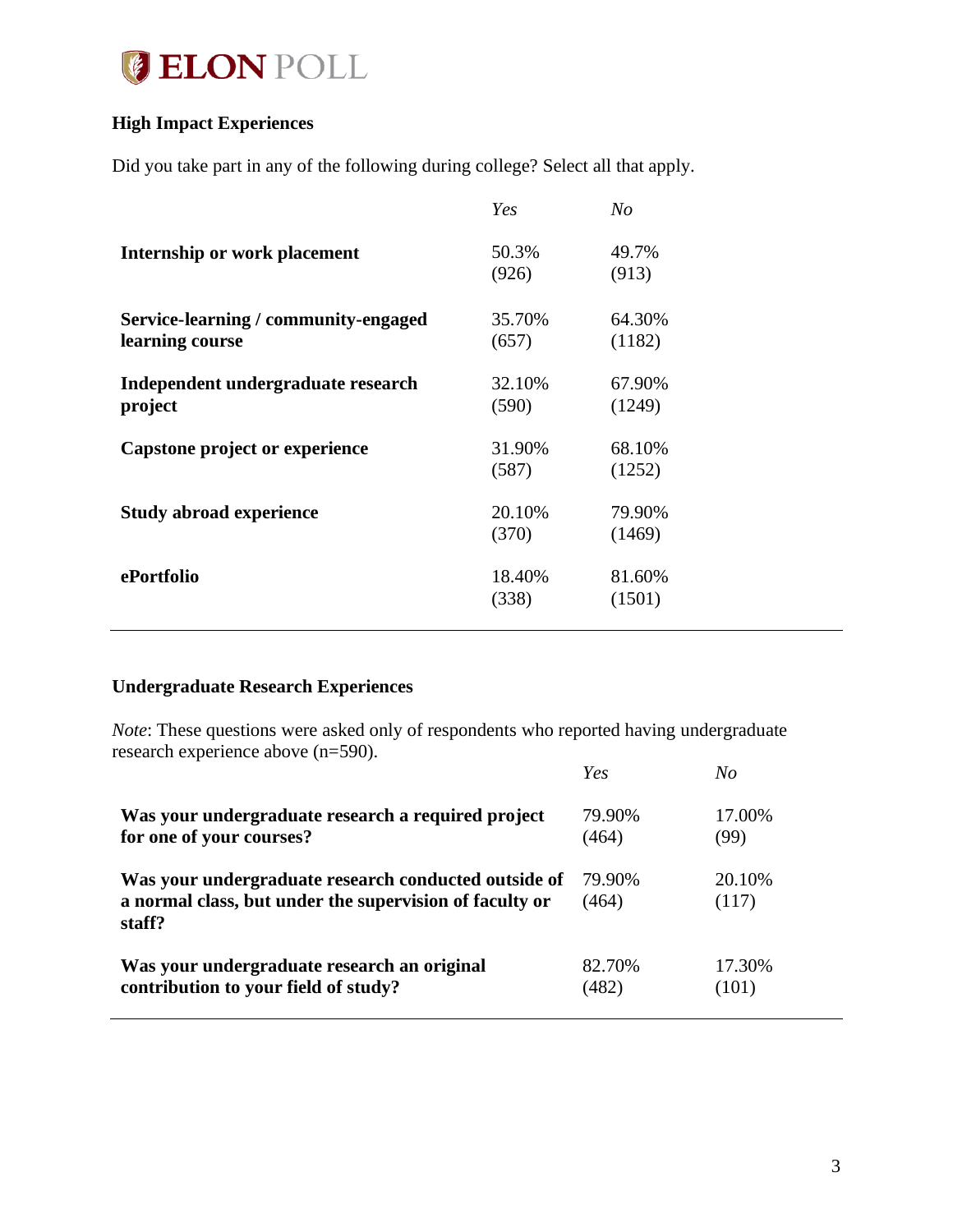# **ELON POLL**

## **Skills Used Now, and Were They Developed in College**

Below you'll find a list of skills thought to be important for success after college.

<span id="page-4-0"></span>

|                                      | For each one, please indicate whether it is<br>something important to your day-to-day life. |           | Which of these skills did you<br>develop, at least somewhat, while in<br>college? |              |                 |
|--------------------------------------|---------------------------------------------------------------------------------------------|-----------|-----------------------------------------------------------------------------------|--------------|-----------------|
|                                      | Very                                                                                        | Somewhat  | <b>Not</b>                                                                        | Developed in | Did not develop |
|                                      | important                                                                                   | important | particularly<br>important                                                         | college      | in college      |
| <b>Researching and understanding</b> | 62.40%                                                                                      | 31.70%    | 5.90%                                                                             | 81.60%       | 18.40%          |
| the answers to complex questions     | (1142)                                                                                      | (579)     | (109)                                                                             | (1491)       | (337)           |
| <b>Writing effectively</b>           | 64.50%                                                                                      | 29.40%    | 6.00%                                                                             | 79.90%       | 20.10%          |
|                                      | (1185)                                                                                      | (540)     | (111)                                                                             | (1463)       | (368)           |
| <b>Speaking persuasively</b>         | 52.10%                                                                                      | 38.80%    | 9.00%                                                                             | 70.30%       | 29.70%          |
|                                      | (954)                                                                                       | (711)     | (165)                                                                             | (1284)       | (542)           |
| Using and/or interpreting data       | 58.40%                                                                                      | 35.80%    | 5.80%                                                                             | 77.90%       | 22.10%          |
|                                      | (1072)                                                                                      | (656)     | (106)                                                                             | (1424)       | (404)           |
| Applying your existing skills to a   | 69.20%                                                                                      | 27.10%    | 3.70%                                                                             | 74.30%       | 25.70%          |
| new problem                          | (1270)                                                                                      | (497)     | (68)                                                                              | (1359)       | (470)           |
| Keeping up with the news             | 38.80%                                                                                      | 45.90%    | 15.30%                                                                            | 46.20%       | 53.80%          |
|                                      | (711)                                                                                       | (843)     | (281)                                                                             | (843)        | (984)           |
| <b>Engaging with your local</b>      | 30.80%                                                                                      | 40.30%    | 28.90%                                                                            | 43.80%       | 56.20%          |
| government                           | (565)                                                                                       | (740)     | (530)                                                                             | (801)        | (1028)          |
| <b>Volunteering in your local</b>    | 35.7%                                                                                       | 45.3%     | 19.0%                                                                             | 49.70%       | 50.30%          |
| community                            | (654)                                                                                       | (831)     | (348)                                                                             | (910)        | (921)           |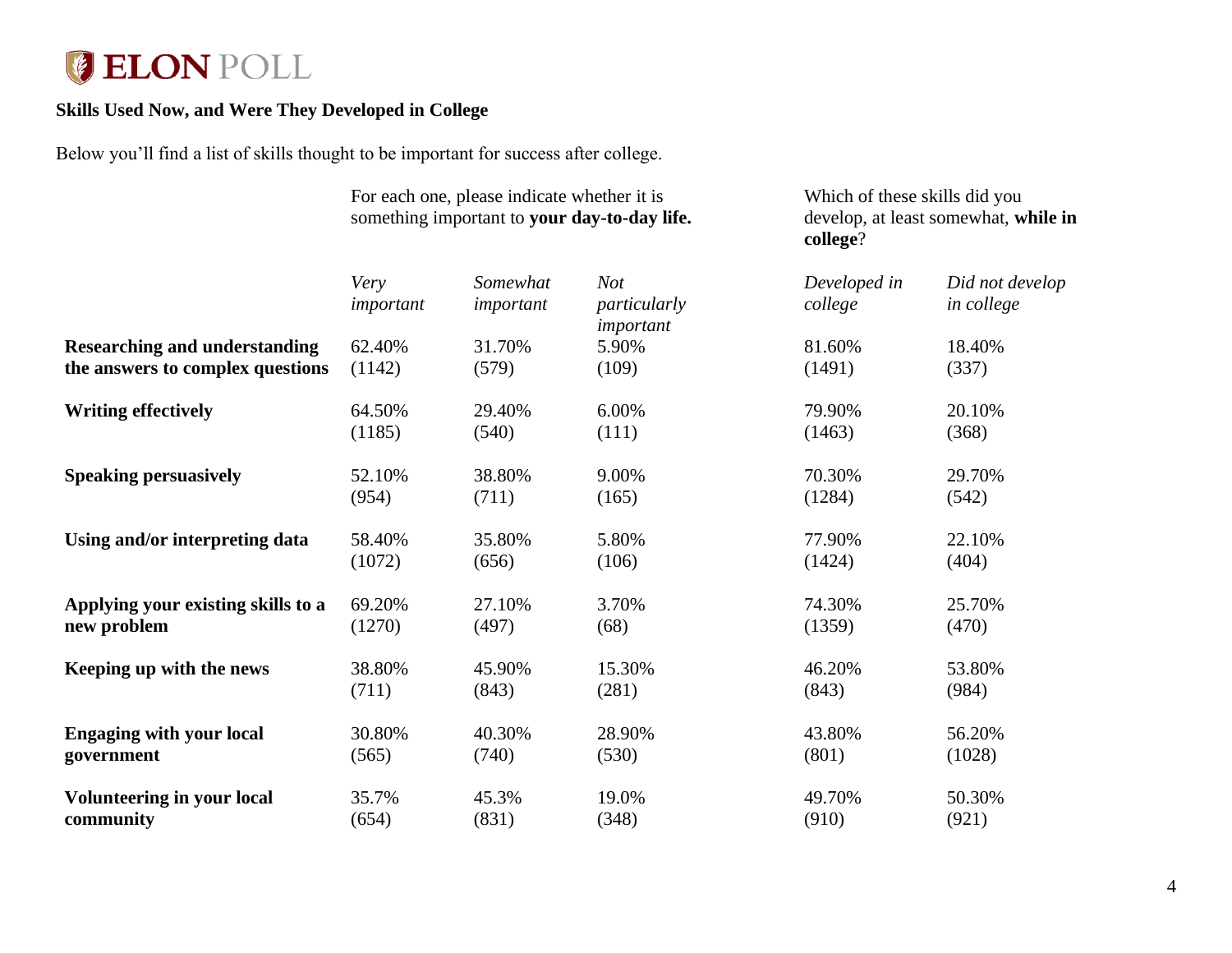

For each one, please indicate whether it is something important to **your day-to-day life.** Which of these skills did you develop, at least somewhat, **while in college**?

|                                    | Very<br>important | Somewhat<br>important | <b>Not</b><br>particularly<br>important | Developed in<br>college | Did not develop<br>in college |
|------------------------------------|-------------------|-----------------------|-----------------------------------------|-------------------------|-------------------------------|
| <b>Connecting with people from</b> | 61.90%            | 31.00%                | 7.10%                                   | 70.80%                  | 29.20%                        |
| different cultural backgrounds     | (1132)            | (567)                 | (130)                                   | (1295)                  | (535)                         |
| <b>Making ethical choices</b>      | 71.20%            | 24.30%                | 4.50%                                   | 63.80%                  | 36.20%                        |
|                                    | (1303)            | (445)                 | (82)                                    | (1166)                  | (661)                         |
| Working with a team to             | 64.50%            | 29.60%                | 5.90%                                   | 74.50%                  | 25.50%                        |
| accomplish goals                   | (1181)            | (543)                 | (108)                                   | (1364)                  | (467)                         |
| Giving feedback to others          | 50.50%            | 42.60%                | 6.80%                                   | 69.90%                  | 30.10%                        |
|                                    | (927)             | (783)                 | (125)                                   | (1275)                  | (549)                         |
| Making decisions on behalf of a    | 50.00%            | 40.80%                | 9.10%                                   | 66.90%                  | 33.10%                        |
| team or organization               | (918)             | (749)                 | (167)                                   | (1223)                  | (605)                         |
| Persisting in the face of setbacks | 66.0%             | 28.9%                 | 5.1%                                    | 69.00%                  | 31.00%                        |
|                                    | (1206)            | (529)                 | (93)                                    | (1261)                  | (567)                         |
| <b>Managing time</b>               | 77.3%             | 19.4%                 | 3.3%                                    | 75.30%                  | 24.70%                        |
|                                    | (1416)            | (354)                 | (61)                                    | (1381)                  | (454)                         |
| <b>Meeting deadlines</b>           | 71.7%             | 24.2%                 | 4.1%                                    | 76.60%                  | 23.40%                        |
|                                    | (1316)            | (444)                 | (76)                                    | (1401)                  | (429)                         |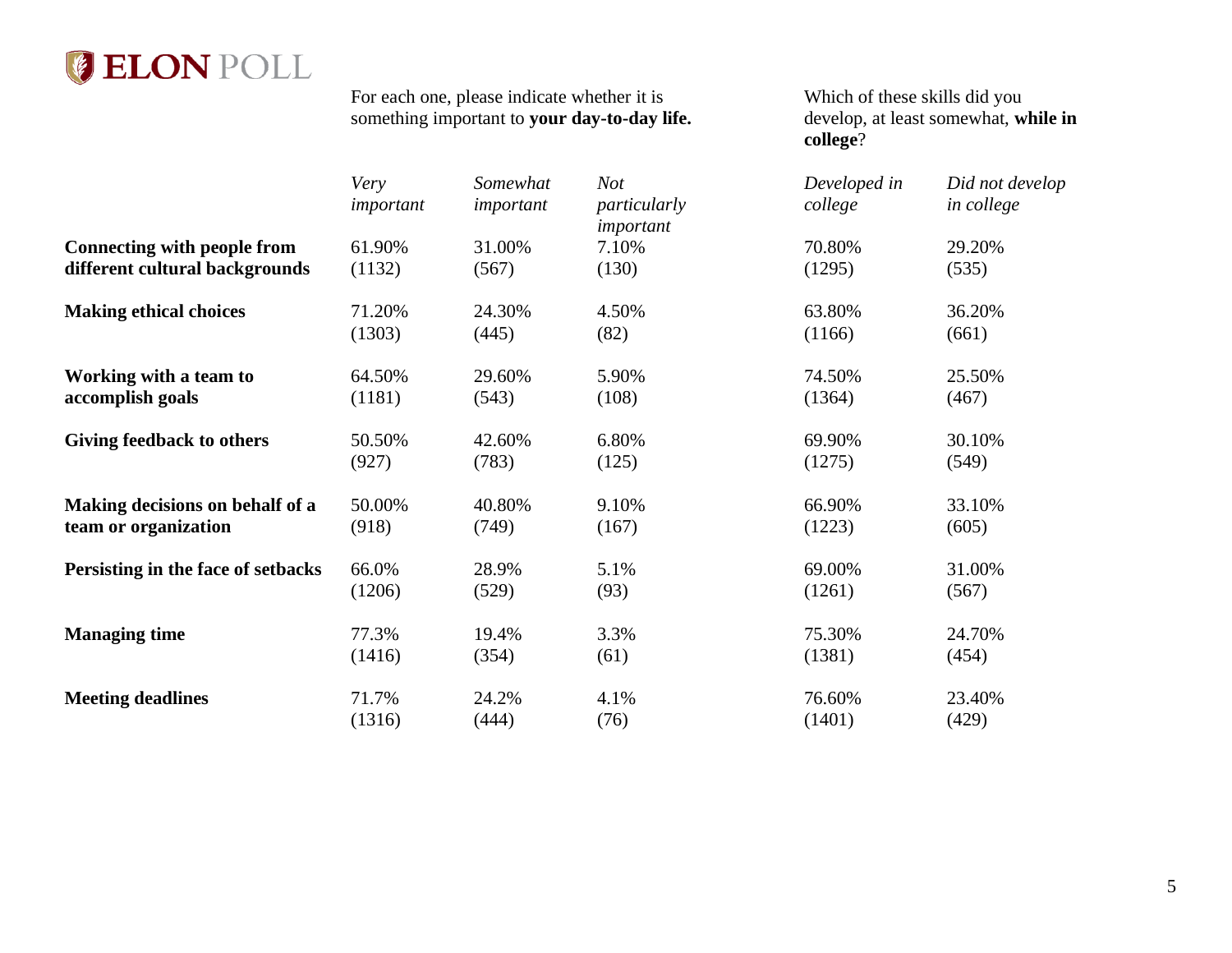

## <span id="page-6-0"></span>**Mentorship Experiences**

How important were the educational relationships you developed with peers, faculty, and staff to your overall success in college?

| <b>Extremely important</b> |  |
|----------------------------|--|
| Very important             |  |
| Moderately important       |  |
| Slightly important         |  |
| Not at all important       |  |

Many students have a variety of relationships with different people in college. Thinking back on your time in college, which of these groups was most important for your overall success in college?

| Fellow students         |  |
|-------------------------|--|
| Faculty                 |  |
| Staff                   |  |
| Alumni                  |  |
| Other community members |  |
| Family                  |  |

Did [selected mentor] contribute to your intellectual and academic engagement in college?

| Yes            |  |
|----------------|--|
| N <sub>0</sub> |  |

Did [selected mentor] provide emotional support that helped you in college?

| Yes |           |  |
|-----|-----------|--|
|     | $15.70\%$ |  |

Did [selected mentor] help you figure out how to get things done in college?

| Yes            | $\delta$ 5.20% |  |
|----------------|----------------|--|
| N <sub>c</sub> | $14.80\%$      |  |

Did [selected mentor] motivate you to study and work hard in college?

| Yes |  |
|-----|--|
| Nc  |  |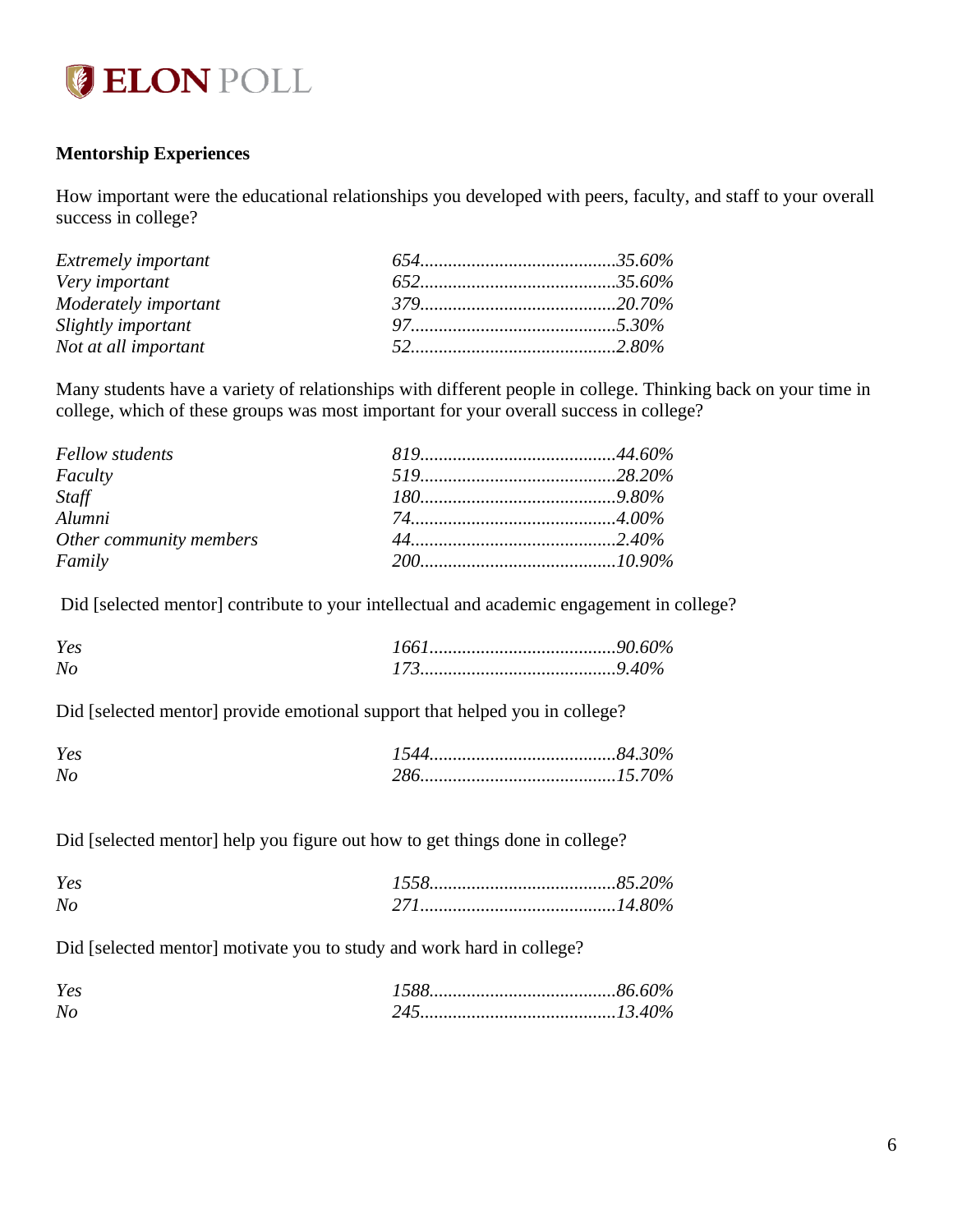

## **Satisfaction with College Experiences**

How strongly do you agree or disagree with the following statement: My college experience prepared me well for the work I have done since graduating.

| Strongly disagree          |  |
|----------------------------|--|
| Somewhat disagree          |  |
| Neither agree nor disagree |  |
| Somewhat agree             |  |
| Strongly agree             |  |

Overall, how would you rate your college experience?

| Very rewarding       |  |
|----------------------|--|
| Somewhat rewarding   |  |
| Slightly rewarding   |  |
| Not at all rewarding |  |

Considering both the costs and benefits of your college experience, would you say attending college was "worth it" for you personally?

| Definitely yes      |  |
|---------------------|--|
| <i>Probably yes</i> |  |
| Probably not        |  |
| Definitely not      |  |

## <span id="page-7-0"></span>**Respondent Demographics and Other Characteristics**

| Gender            |  |
|-------------------|--|
| Male              |  |
| Female            |  |
| $\underline{Age}$ |  |
| $18-24$           |  |
| $25 - 34$         |  |
| Race              |  |
| White             |  |
| <b>Black</b>      |  |
| Other             |  |
| Hispanic          |  |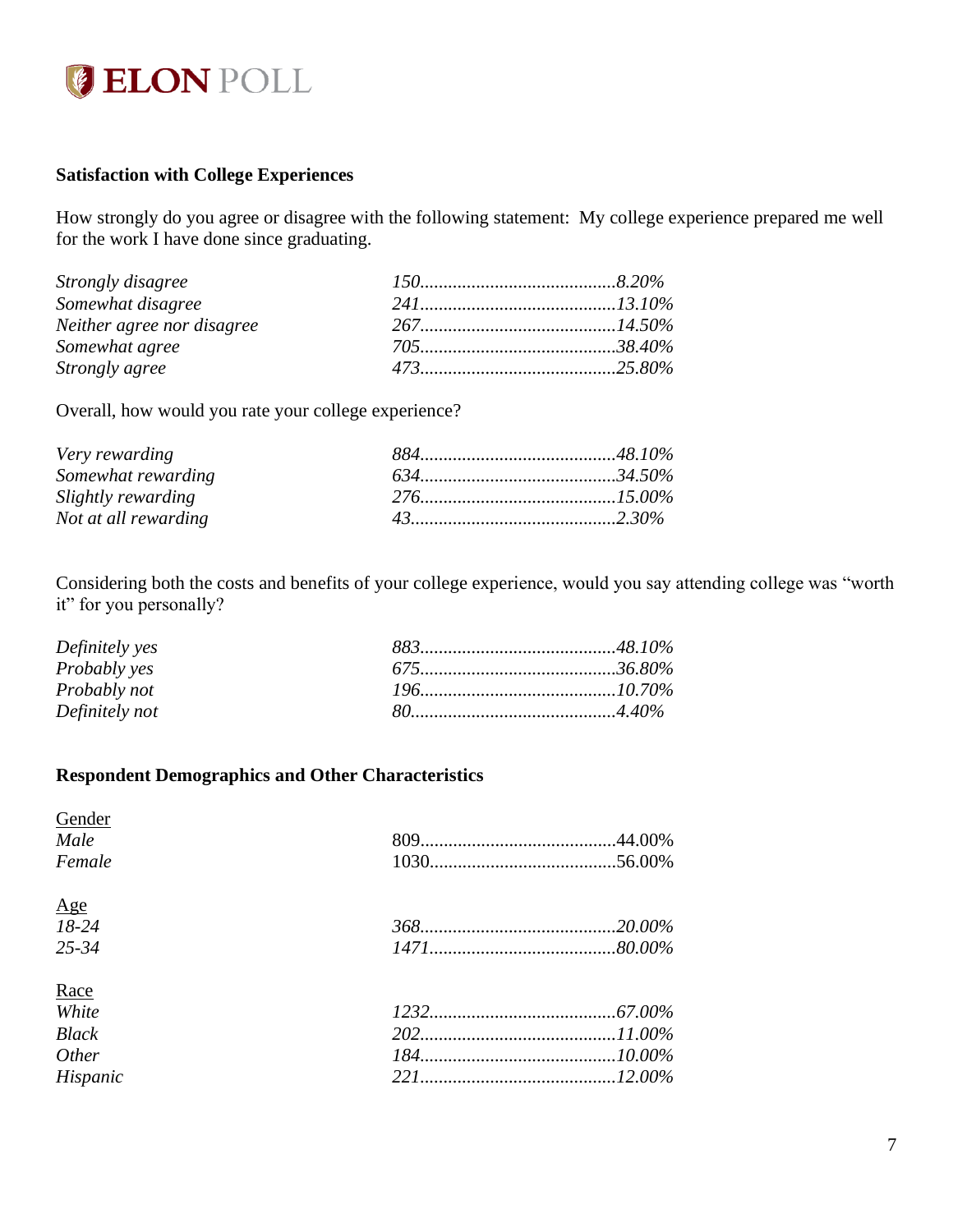

## Household income

| Less than $$20,000$   |  |
|-----------------------|--|
| $$20,000 - $49,999$   |  |
| $$50,000 - $99,999$   |  |
| $$100,000 - $149,999$ |  |
| More than \$150,000   |  |

#### Employment

| <b>Employed Full Time</b>       |  |
|---------------------------------|--|
| <b>Employed Part Time</b>       |  |
| Unemployed looking for work     |  |
| Unemployed not looking for work |  |
| Retired                         |  |
| <b>Student</b>                  |  |
| <b>Disabled</b>                 |  |
| Dogion                          |  |

| <b>NUXIOII</b>   |  |
|------------------|--|
| <b>Northeast</b> |  |
| Midwest          |  |
| South            |  |
| West             |  |
|                  |  |

| Highest education attainment |  |
|------------------------------|--|
| Two-Year                     |  |
| <i>Four-Year</i>             |  |
| Graduate                     |  |

Did at least one of your parents or legal guardians complete college before you?

| Yes |  |
|-----|--|
| No  |  |

Did you participate in intercollegiate athletics as a student-athlete? *[note: this was likely interpreted to mean more than NCAA athletics by respondents]*

| Yes |  |
|-----|--|
| N   |  |

Did you participate in an academic cohort program (e.g., Honors program, fellows program) for at least one academic year during college?

| Yes |            |  |
|-----|------------|--|
|     | $1.3370\%$ |  |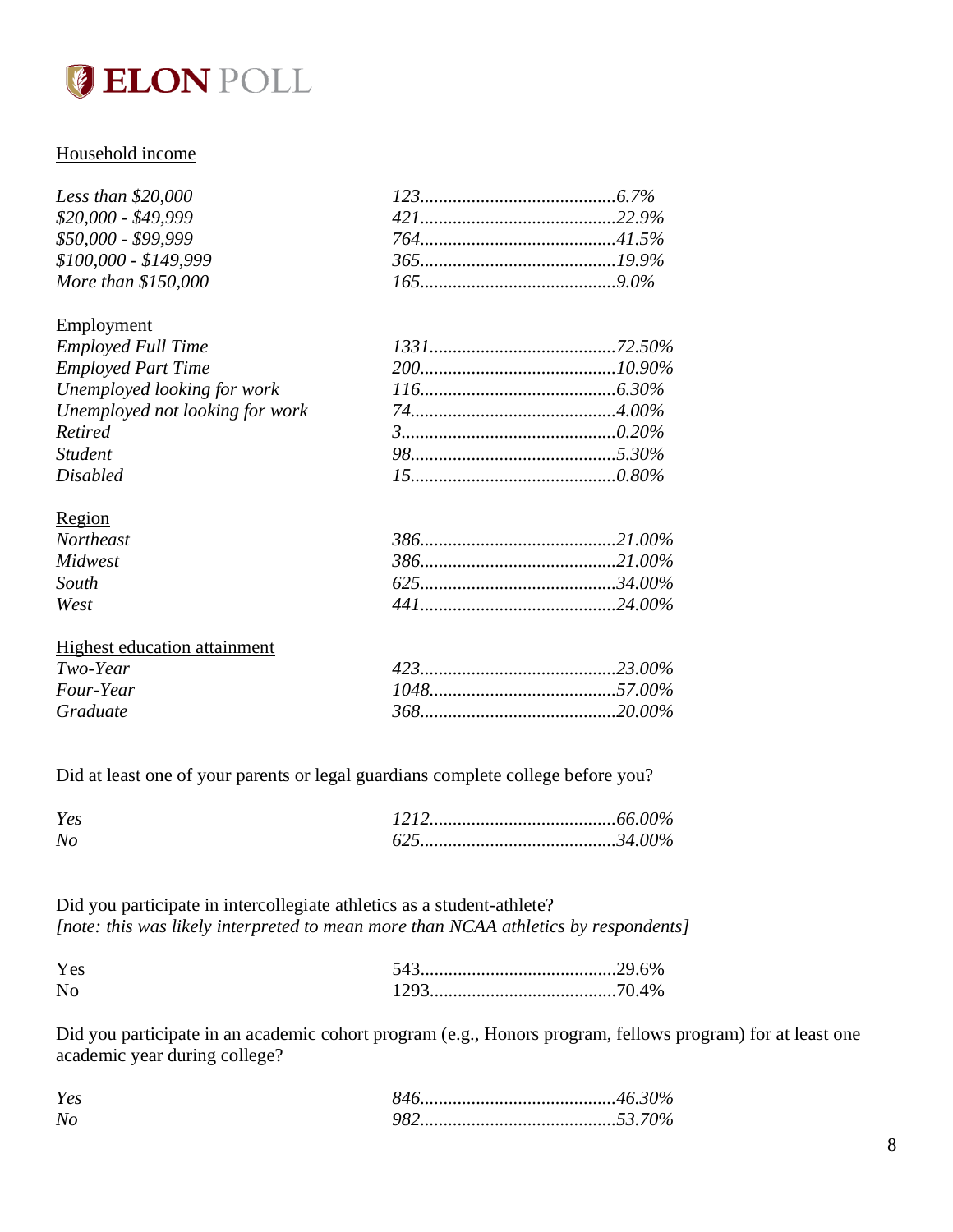

Did you participate in a social cohort program (e.g., Greek Life) for at least one academic year during college?

| Yes       |  |
|-----------|--|
| $N_{\rm}$ |  |

Did you work while you were pursuing your degree?

| Yes- Only on campus          |  |
|------------------------------|--|
| <i>Yes- Only off campus</i>  |  |
| Yes - Both on and off campus |  |
| No                           |  |

About how much did you take out in student loans to finance your undergraduate education?

| <b>None</b>          |                 |
|----------------------|-----------------|
| Less than $$10,000$  |                 |
| \$10,000 to \$19,999 | $333$ $18.20\%$ |
| \$20,000 to \$40,000 |                 |
| More than \$40,000   |                 |

Did you receive a scholarship or non-debt financial aid as an undergraduate?

| Yes          |  |
|--------------|--|
| $\mathbf{N}$ |  |

Did you live on campus for at least a year while in college?

| Yes |  |
|-----|--|
| Nc  |  |

#### **College Characteristics**

What types of degrees were offered at your undergraduate institution when you attended (check all that apply)?

| Associates       |  |
|------------------|--|
| <b>Bachelors</b> |  |
| <i>Masters</i>   |  |
| Doctoral         |  |

*In terms of numbers of undergraduates, was your college small, medium or large?*

| $Small$ (<4,000 students)                       |  |
|-------------------------------------------------|--|
| <i>Medium</i> $(4,000-15,000$ <i>students</i> ) |  |
| Large $(>15,000$ students)                      |  |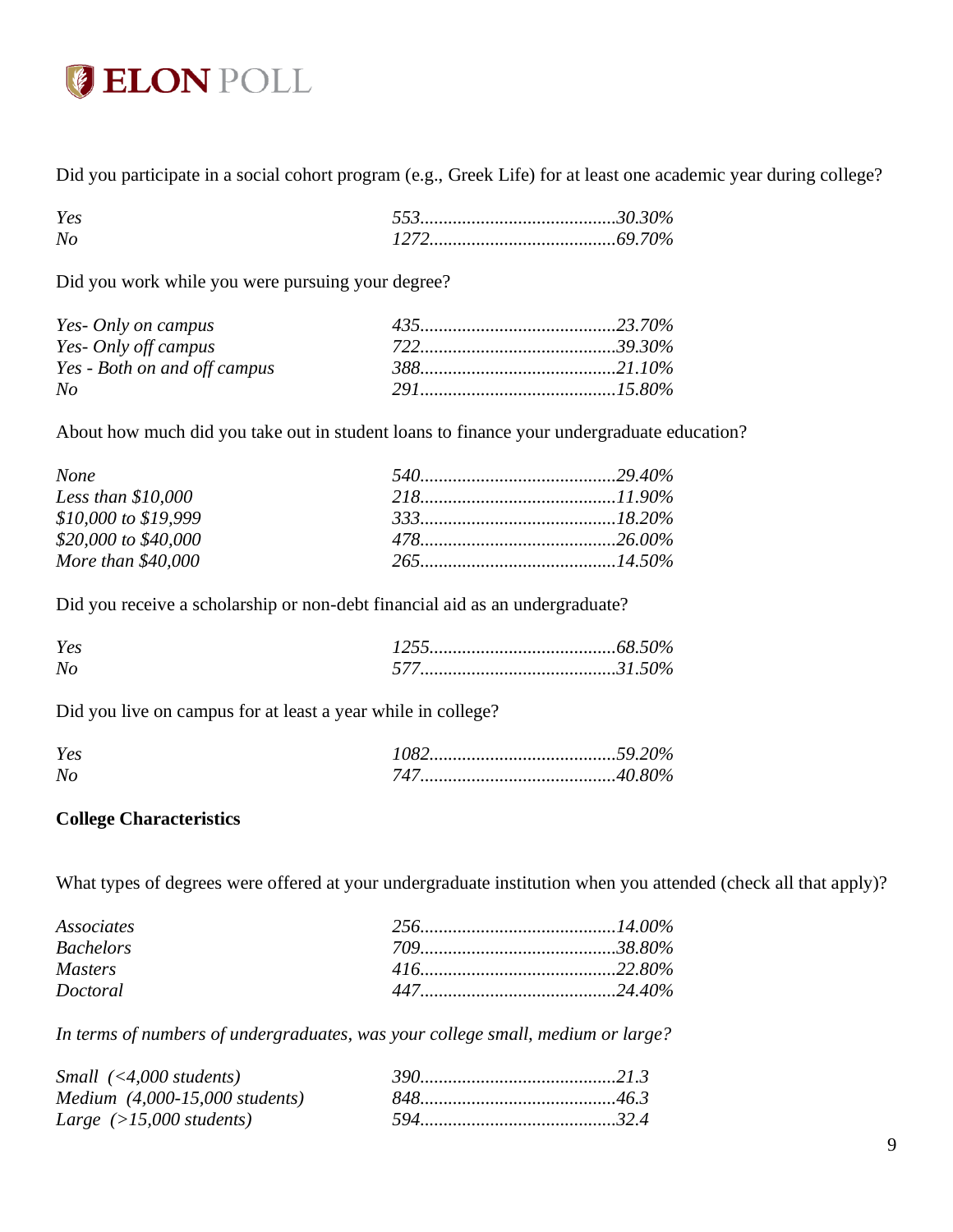

| Did you take most of your undergraduate classes online or in-person? |  |  |  |
|----------------------------------------------------------------------|--|--|--|
| Online                                                               |  |  |  |
| <i>In-person</i>                                                     |  |  |  |

Did most students at your college live on campus (or in student housing near campus) or did most commute to campus?<br>Most lived on or near campus *Most lived on or near campus 1195........................................65.40%*

*Most commuted to campus 633*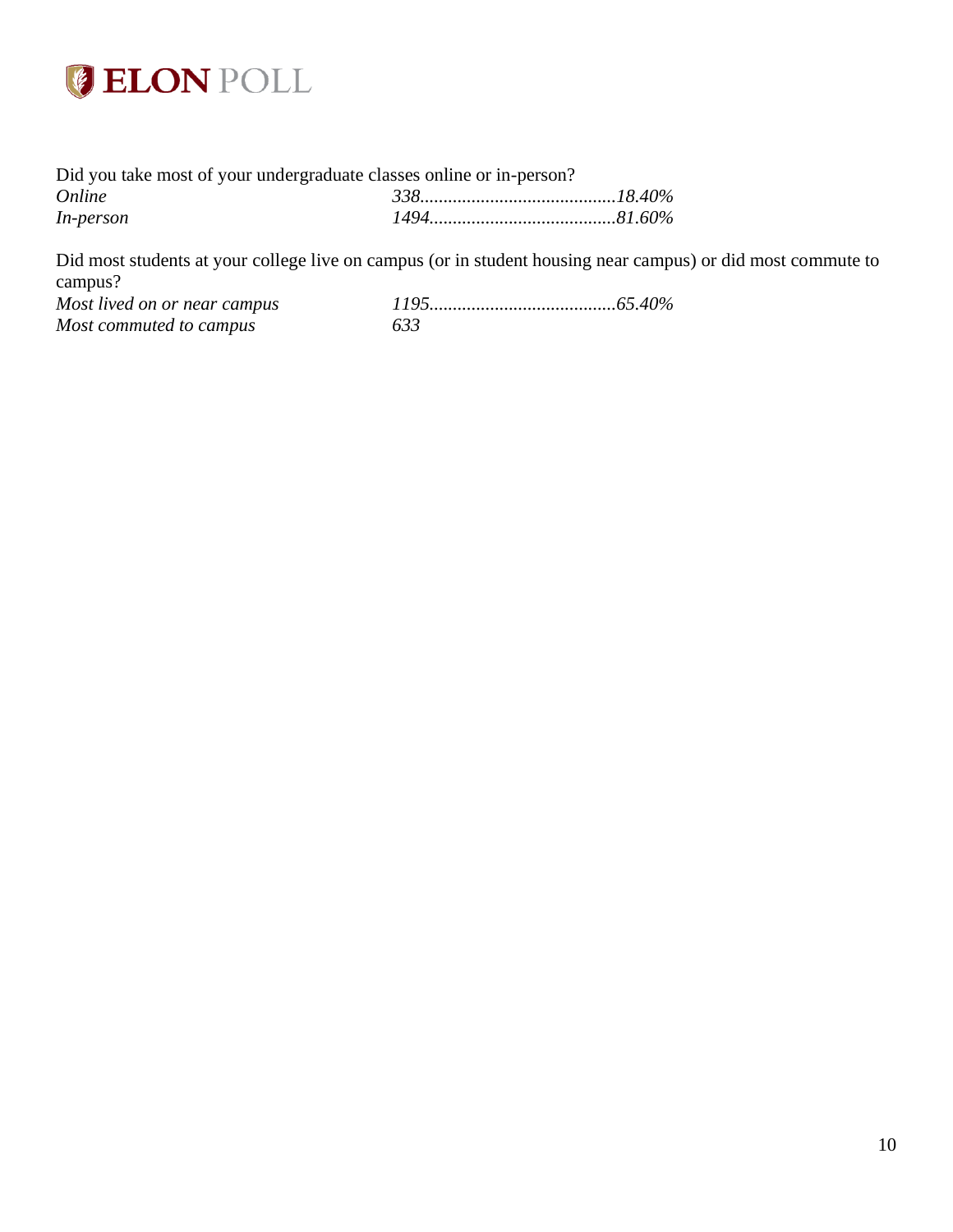

## <span id="page-11-0"></span>**Methodological Information**

| Mode:                 | Online                                                  |
|-----------------------|---------------------------------------------------------|
| Population:           | U.S. college graduates, ages 18-34                      |
| Dates in the field:   | November 10-12 <sup>th</sup> , 2021                     |
| Sample size:          | 1,832                                                   |
| Weighting variables:  | Age, Gender, Race, Census region, Highest degree earned |
| Credibility interval: | $+/- 2.4$ points                                        |

#### *Procedure*

For this survey, the Elon University Poll used an online opt-in sample provided by Lucid, LLC. Respondents were recruited for this sample from many sample providers in the Lucid marketplace. Respondents received small amounts of compensation in exchange for their opinions. More information about the Lucid marketplace and quality tests are available [here.](https://luc.id/quality/)

Our sample was designed to represent 18 to 34-year-olds in the United States with at least a twoyear degree. This population consists of approximately 24 million individuals. We defined our eligible population as those classified by the U.S. Census as having an Associate's, Bachelor's, or Graduate or Professional graduate degree. The survey software, Qualtrics, screened respondents out of the sample if they self-reported having less than this level of education.

This survey used both quotas prior to data collection and weights after data collection to match sample demographics to population demographics of age, race, sex, highest degree and Census region. A raking algorithm in Stata generated weights.

#### *Credibility Interval*

Unlike a traditional random digit-dial telephone survey, online opt-in surveys do not have traditional margin of errors because they do not adhere to assumptions of random selection. To account for uncertainty inherent in any sample-based research design, we provide credibility intervals. More information about this technique can be found [here.](https://www.aapor.org/Education-Resources/Election-Polling-Resources/Margin-of-Sampling-Error-Credibility-Interval.aspx) The credibility interval was calculated by inflating traditional confidence intervals by design effects means. In this survey, the interval was calculated as follows:  $(1.015 * 2.29) = 2.32$  (rounded up to 2.4)

## *Support for Transparency*

The Elon University Poll supports transparency in survey research and is a charter member of the American Association for Public Opinion Research Transparency Initiative, which is a program promoting openness and transparency about survey research methods and operations among survey research professionals and the industry. All information about the Elon University Poll that we release to the public conforms to reporting conventions recommended by the American Association for Public Opinion Research and the National Council on Public Polls.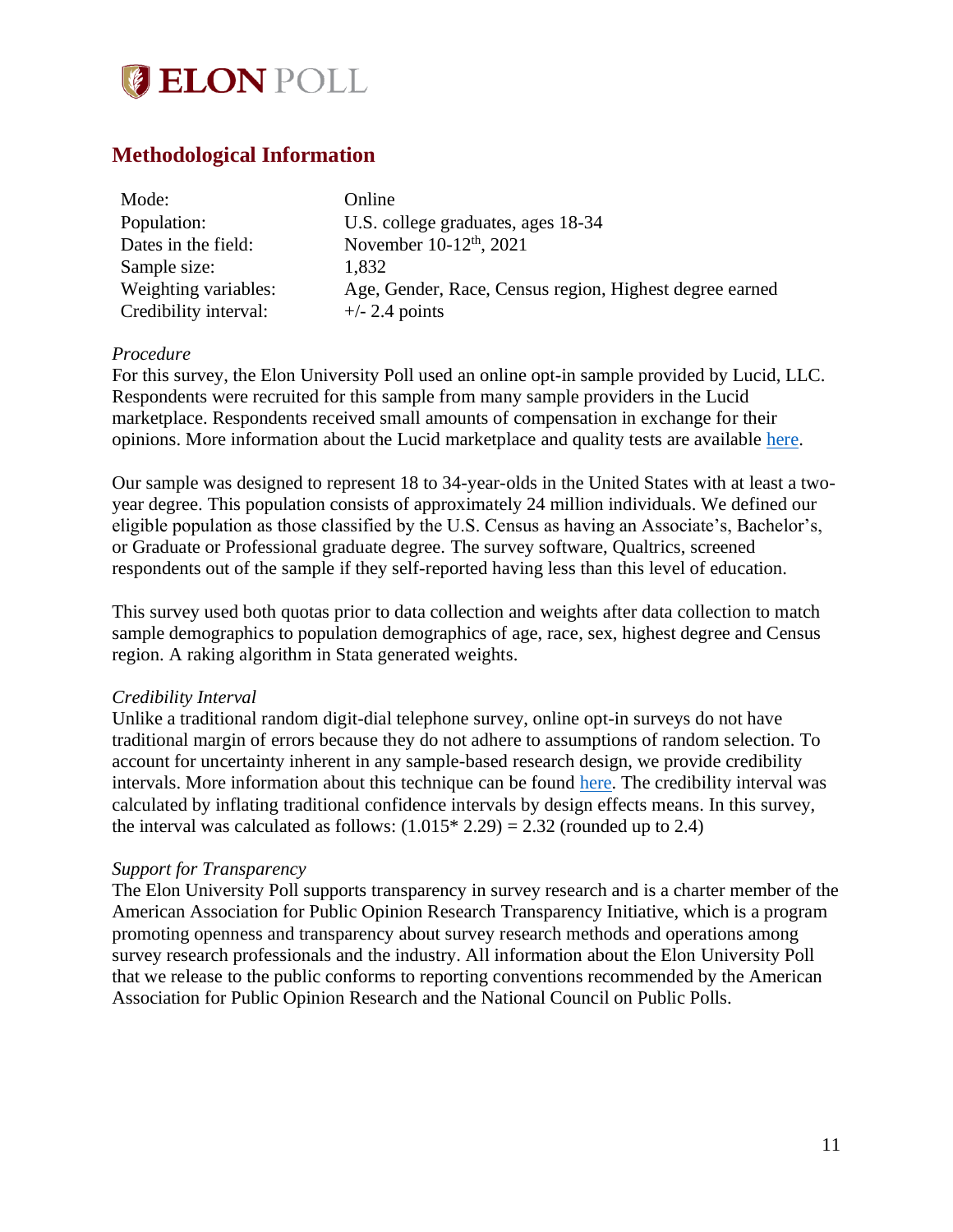

# <span id="page-12-0"></span>**Weighting Information**

The table below presents population parameters, unweighted sample parameters and weighted sample parameters (rounded):  $\overline{\phantom{a}}$ 

|                              |                      | Population | Unweighted<br>Value | Weighted<br>Value |
|------------------------------|----------------------|------------|---------------------|-------------------|
| Age                          | 18-24                | 20%        | 18%                 | 20%               |
|                              | $25 - 34$            | 80%        | 82%                 | 80%               |
| Sex                          | Male                 | 44%        | 40%                 | 44%               |
|                              | Female               | 56%        | 60%                 | 56%               |
| Race                         | White (non-hispanic) | 67%        | 70%                 | 67%               |
|                              | Black (non-hispanic) | 11%        | 11%                 | 11%               |
|                              | Other (non-hispanic) | 10%        | 7%                  | 10%               |
|                              | Hispanic             | 12%        | 12%                 | 12%               |
| <b>Census Region</b>         | Northeast            | 21%        | 22%                 | 21%               |
|                              | Midwest              | 21%        | 21%                 | 21%               |
|                              | South                | 34%        | 34%                 | 34%               |
|                              | West                 | 24%        | 23%                 | 24%               |
| <b>Highest Degree Earned</b> | 2-year               | 23%        | 22%                 | 23%               |
|                              | 4-year               | 57%        | 58%                 | 57%               |
|                              | Graduate             | 20%        | 20%                 | 20%               |

We were unable to locate exact parameters for our population of interest, recent college graduates, age 18-34. To create the above parameters, we made assumptions based on several sources of federal data. Data on race and highest degree earned are limited to those between 20 and 34 in the labor force, not all residents 18 to 34. Furthermore, our sample does not reflect those 18-34-year-old degree holders who lack internet access. Despite these limitations, we believe our sample is as reflective of the population as possible.

For age, sex, and highest degree earned, and region, we relied on American Community Survey (U.S. Census) 2017 Table B15001 "Sex by Age by Educational Attainment for The Population 18 Years and Over." For race, we used Table EEO-ALL07R-N1 "Educational Attainment (6) by Younger Age Groups, Sex, and Race/Ethnicity (Part I) for Residence Geography, Total Population, Number Universe: Civilian labor force 20 years and over "(2010) from U.S. Census Bureau Fact Finder. We obtained percentages for each demographic group by dividing subcategory population counts by category overall population counts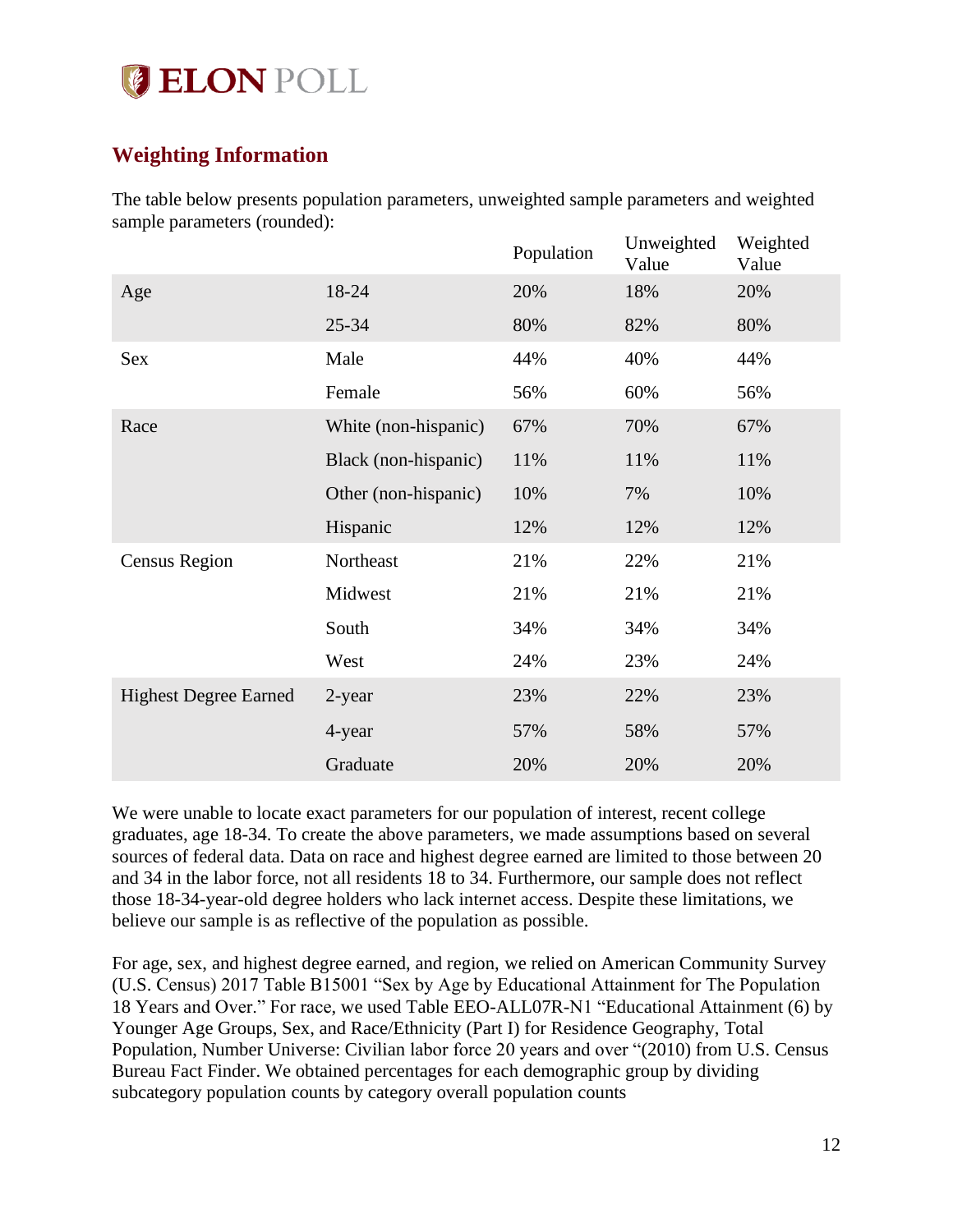

# <span id="page-13-0"></span>**Frequently Asked Questions**

## **1. Who pays for the Elon University Poll?**

Elon University fully funds the Elon University Poll. The poll operates under the auspices of the College of Arts and Sciences at Elon University, led by Dean Gabie Smith. The Elon University administration, led by Dr. Connie Ledoux Book, president of the university, fully supports the Elon University Poll as part of its service to the community. Because of this generous support, the Elon University Poll does not engage in any contract work. This permits the Elon University Poll to operate as a neutral, non-biased, non-partisan resource.

## **2. What did respondents know about the survey before agreeing to take the survey?**

During survey recruitment, respondents saw a title that the survey was about higher education. In the introductory screen, respondents read, "We are hoping to understand what aspects of the college experience matter most for life outcomes."

#### **3. Did you randomize response options?**

Yes. The order of college experiences and writing habits were randomized.

#### **4. Did you weight the data?**

Yes. We applied weights to the data according to U.S. Census information about this demographic group. For more details, see the Weighting Information above.

## **5. What are the advantages and disadvantages of online opt-in surveys over traditional random digit dial surveys?**

Traditional telephone surveys have a clear advantage over online surveys such as this in that assumptions of equal probability of selection are more appropriate. Furthermore, online surveys do not capture opinions of respondents who lack internet access.

However, our opinion is that [declining telephone response rates](http://www.pewresearch.org/fact-tank/2019/02/27/response-rates-in-telephone-surveys-have-resumed-their-decline/) and the growth in online sample pool sizes have narrowed quality differences between the two modes. Additional information about opt-in surveys in general is available from AAPOR and the [Pew Research](http://www.pewresearch.org/fact-tank/2018/08/06/what-are-nonprobability-surveys/)  [Center.](http://www.pewresearch.org/fact-tank/2018/08/06/what-are-nonprobability-surveys/)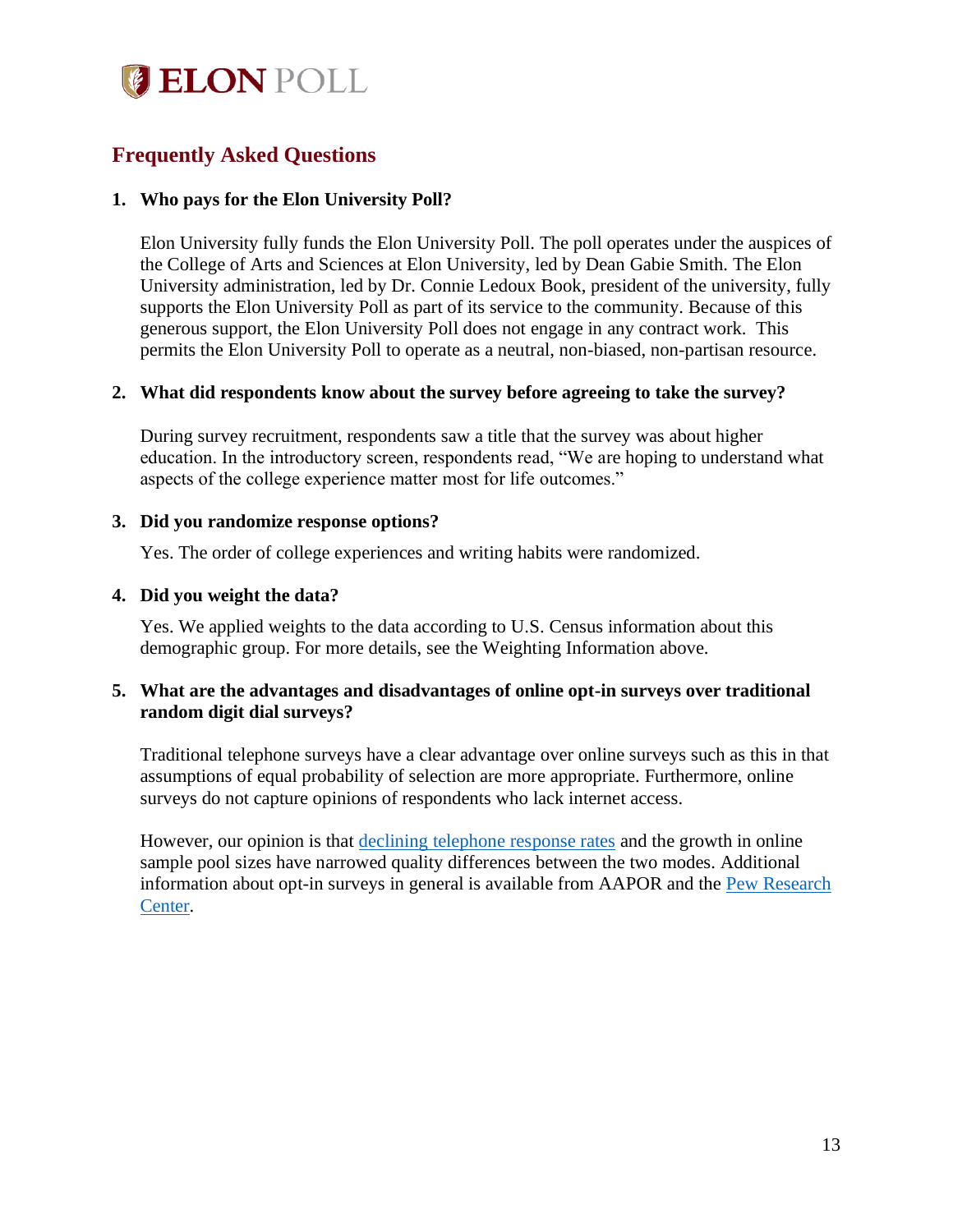

# <span id="page-14-0"></span>**About the Elon University Poll**

The Elon University Poll conducts statewide, regional, and national surveys on issues of importance to North Carolinians as well as other southern states. Information from these polls is shared with media, citizens and public officials to facilitate informed public policy making through the better understanding of citizens' opinions and attitudes. By conducting several public opinion surveys annually, the Elon University Poll is easily recognized as the "poll of record in North Carolina."



[Jason Husser](http://www.elon.edu/directories/profile/?user=jhusser) is Director of the Elon University Poll and Associate Professor of Political Science & Policy Studies at Elon University. Dr. Husser holds a Ph.D. in Political Science from Vanderbilt University. He researches American political behavior and survey methodology.



[Kaye Usry](https://www.elon.edu/u/directory/profile/?user=kusry) is Assistant Director of the Elon University Poll and Assistant Professor of Political Science & Policy Studies at Elon University. She received her Ph.D. from the University of Illinois at Urbana-Champaign. Her research interests are in American politics and political psychology.



[Owen Covington](https://www.elon.edu/u/directory/profile/?user=ocovington) is Director of the Elon University News Bureau. A native North Carolinian, Owen Covington joined the staff of Elon University in 2016 after spending 17 years in the field of journalism as a reporter and editor for daily and weekly news outlets in North Carolina and Kentucky. As director of the Elon University News Bureau, Covington oversees the promotion of Elon and its students, faculty and staff both through stories told across Elon's media channels as well as through interactions with state, national and international media. He is involved in media relations, including responding to requests from print, digital and broadcast media outlets, and works to promote content generated by a variety of Elon news sources.

For more information on the Elon University Poll, visit [elon.edu/elonpoll](https://www.elon.edu/e/elon-poll/about-the-poll.html)

Follow us on Twitter: @elonpoll